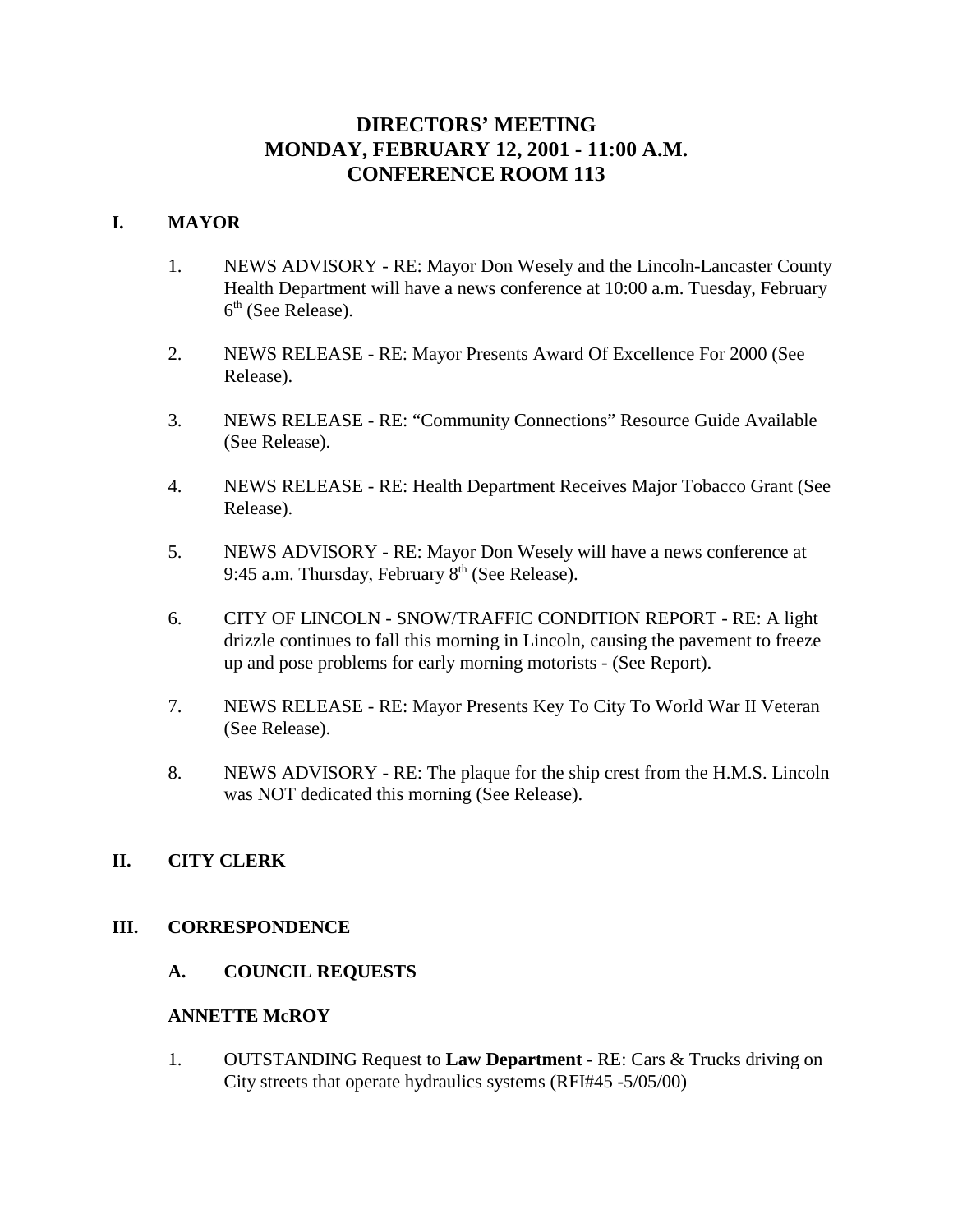2. OUTSTANDING Request to LPD, Chief Casady/ **Law Department** - RE: To have bikes picked up by Police given to them for repairs and give away if no one claims them  $(RFI#62 - 11/16/00) - 1$ .) **SEE RESPONSE FROM ASSISTANT CHIEF JIM PESCHONG, LPD RECEIVED ON RFI#62-11/20/00** 

## **JON CAMP**

1. OUTSTANDING Request to **Dana Roper, City Attorney** - RE: EMS Outside Consultants/Attorneys (RFI#51 - 9/28/00)

## **JEFF FORTENBERRY**

1. OUTSTANDING Request to the **Law Department** - RE: Inquiries re: Women's Commission advocacy against Defense of Marriage Amendment (RFI#21- 1/29/01)

## **B. DIRECTORS AND DEPARTMENT HEADS**

## **COMMISSION ON HUMAN RIGHTS**

1. Letter & Report from Larry Williams & Ernesto Castillo - RE: The Lincoln Commission on Human Rights - 2000 Annual Report (See Material)(Copy of this Report is on file in the City Council Office).

## **HEALTH DEPARTMENT**

1. NEWS RELEASE - RE: Cold Weather Alert (See Release).

# **LIBRARY**

1. Letter & Report from James Sherwood, President, Library Board of Trustee - RE: Mr. Sherwood, Library Board Member Maria Diaz and Library Director Carol Connor, had the opportunity to attend an Urban Libraries Council "Partners for Successful Cities" conference co-hosted by the Chicago Public Library and the Honorable Richard M. Daley, Mayor of Chicago (See Material)(Copy of this Material is on file in the City Council Office).

## **PUBLIC WORKS & UTILITIES DEPARTMENT**

1. Letter from Al Lee to Property Owner/Resident - RE: South Street - 56<sup>th</sup> Street to 70th Street - Change of Parking (See Letter).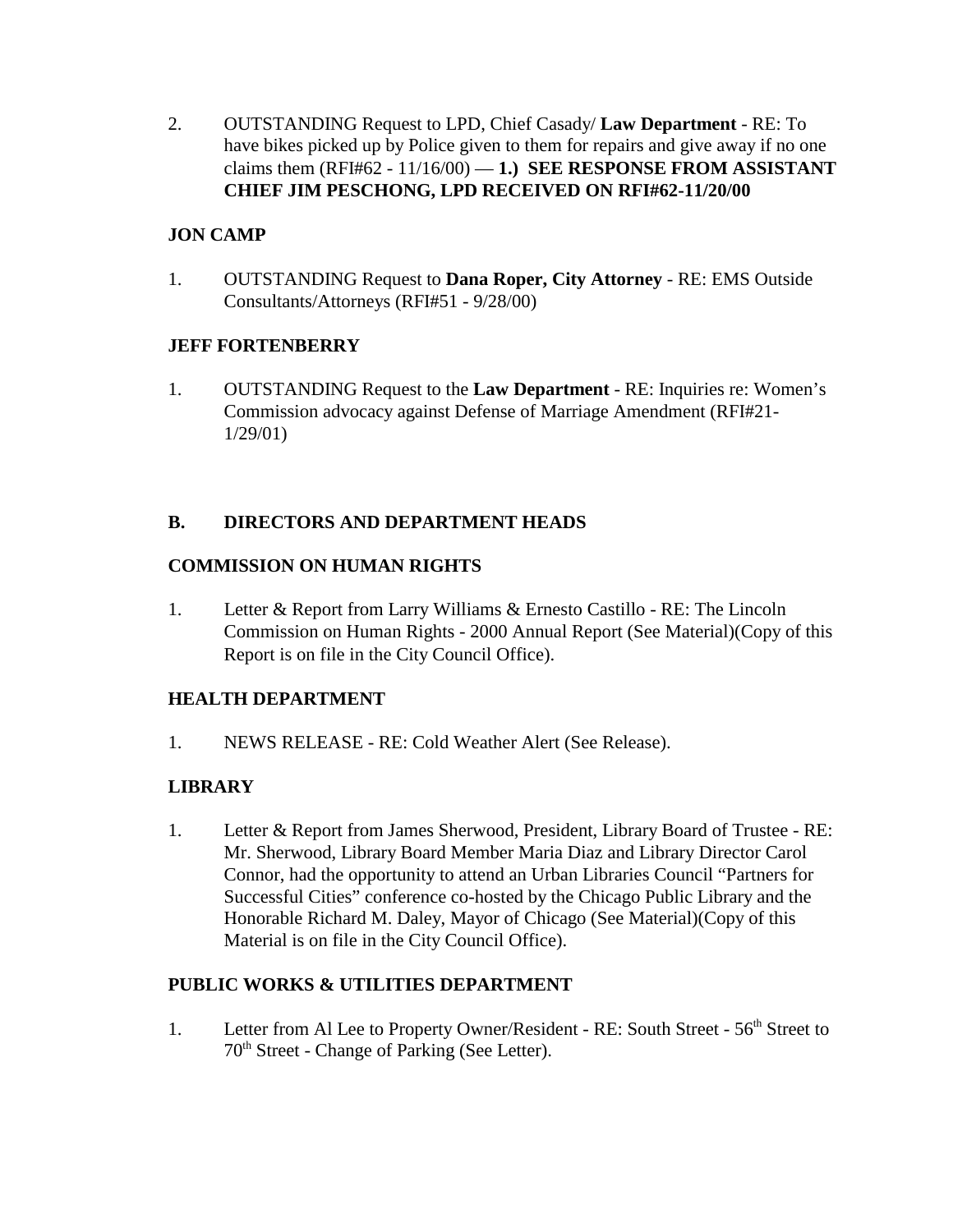- 2. Letter from Roger A. Figard, Executive Director RTSD to Katherine P. Renk RE: The  $3^{rd}$  & "A" Street Project (See Letter).
- 3. Memo & Material from Lalit Jha RE: The Lincoln Stormwater Basin Planning Project (See Material)(Material for the Pre-Council Meeting scheduled for  $2/12/01$ ).

## **C. MISCELLANEOUS**

- 1. THREE E-Mail's from Lynn E. Robeson RE: LMC -- 21.56.150 Code Enforcement (See E-Mail's).
- 2. E-Mail from Tom Cypert/American Signal RE: Please review request to modify and extend Specification No. 01-018 Outdoor Warning Sirens (See E-Mail).
- 3. E-Mail from Jean L. Chicoine RE: Surplus Property (See E-Mail).
- 4. E-Mail from Karen L. Youker RE: Sale of Holmes Park Land to Talent + (See E-Mail).
- 5. E-Mail from Gary A. Pickering, Pickering Boe Graphic Arts RE: Sale of Park Ground (See E-Mail).
- 6. Letter from A Concerned Taxpayer RE: Tax-Levy Override (See Letter).
- 7. Letter from Lester C. Woodrum RE: The Emergency Ambulance Service (See Letter).
- 8. Letter from Sherrill Maser RE: High Gas Heating Bills (See Letter).
- 9. Letter from Karen L. Youker RE: Opposed to the proposed sale of Holmes Park land to Talent + for their new office complex (See Letter).
- 10. Letter from Roger Rynolds, CGR, President, Home Builders Association of Lincoln to HBAL members - RE: Their 2001 president, Jon Carlson, resigned last week because of business and personal issues - Mr. Reynolds will assume the presidency for the remainder of the year (See Letter).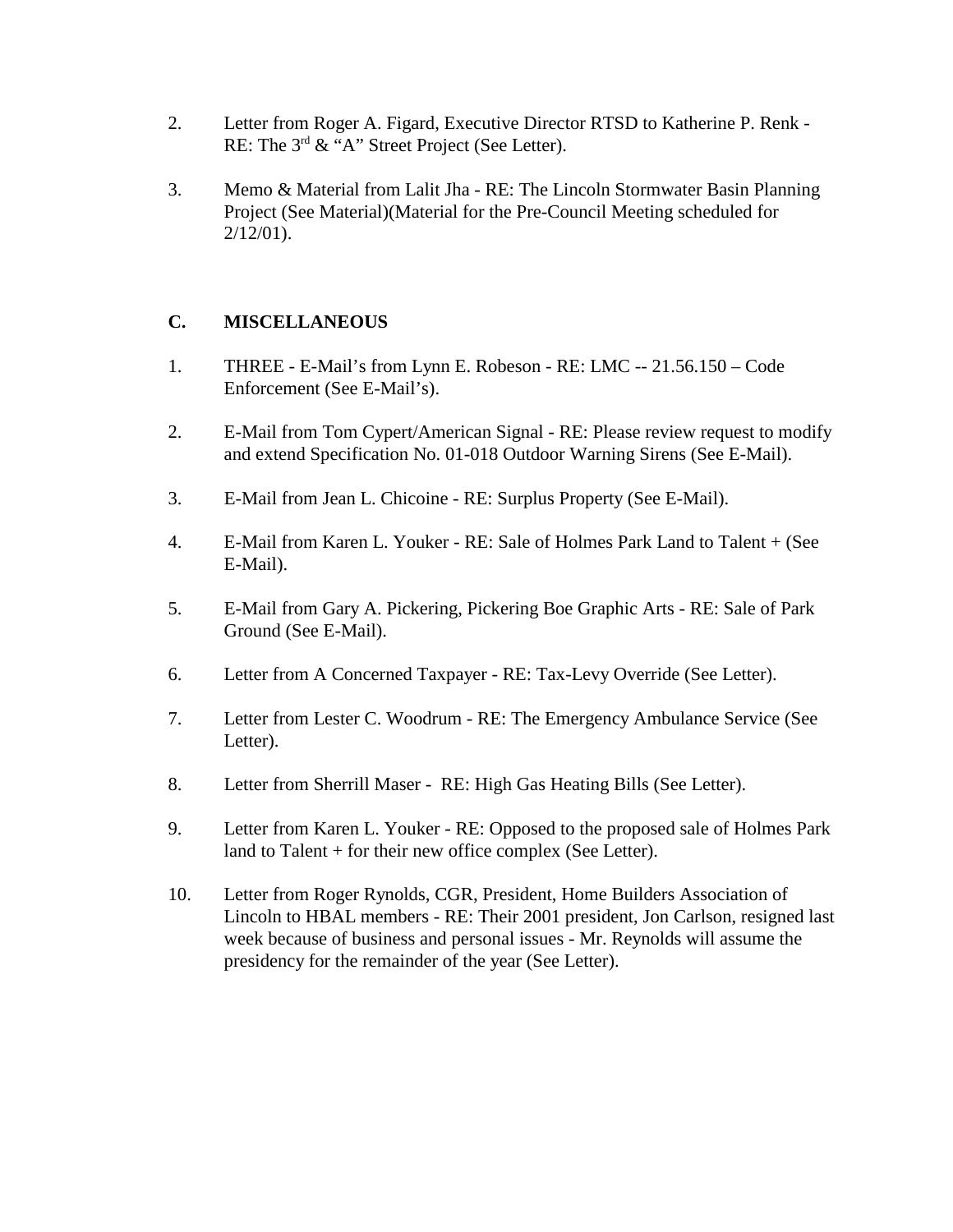- 11. Letter from Dick Keller, President, Lincoln Senior Men's Golf League RE: Supports the proposal coming from the Parks & Recreation Department to amend the appropriate City ordinance in order to enable the granting of Special Designated Licenses (See Letter).
- 12. Material from LES RE: Lincoln Electric System Legislative Guidelines for 2001 (See Material)(Copy of this Material is on file in the City Council Office).
- 13. E-Mail from Mark D. Spiers, Esq. RE: Cellular Tower in Irvingdale Park (See E-Mail).

## **IV. DIRECTORS**

## **V. CITY COUNCIL MEMBERS**

## **VI. ADJOURNMENT**

DA21201/ tjb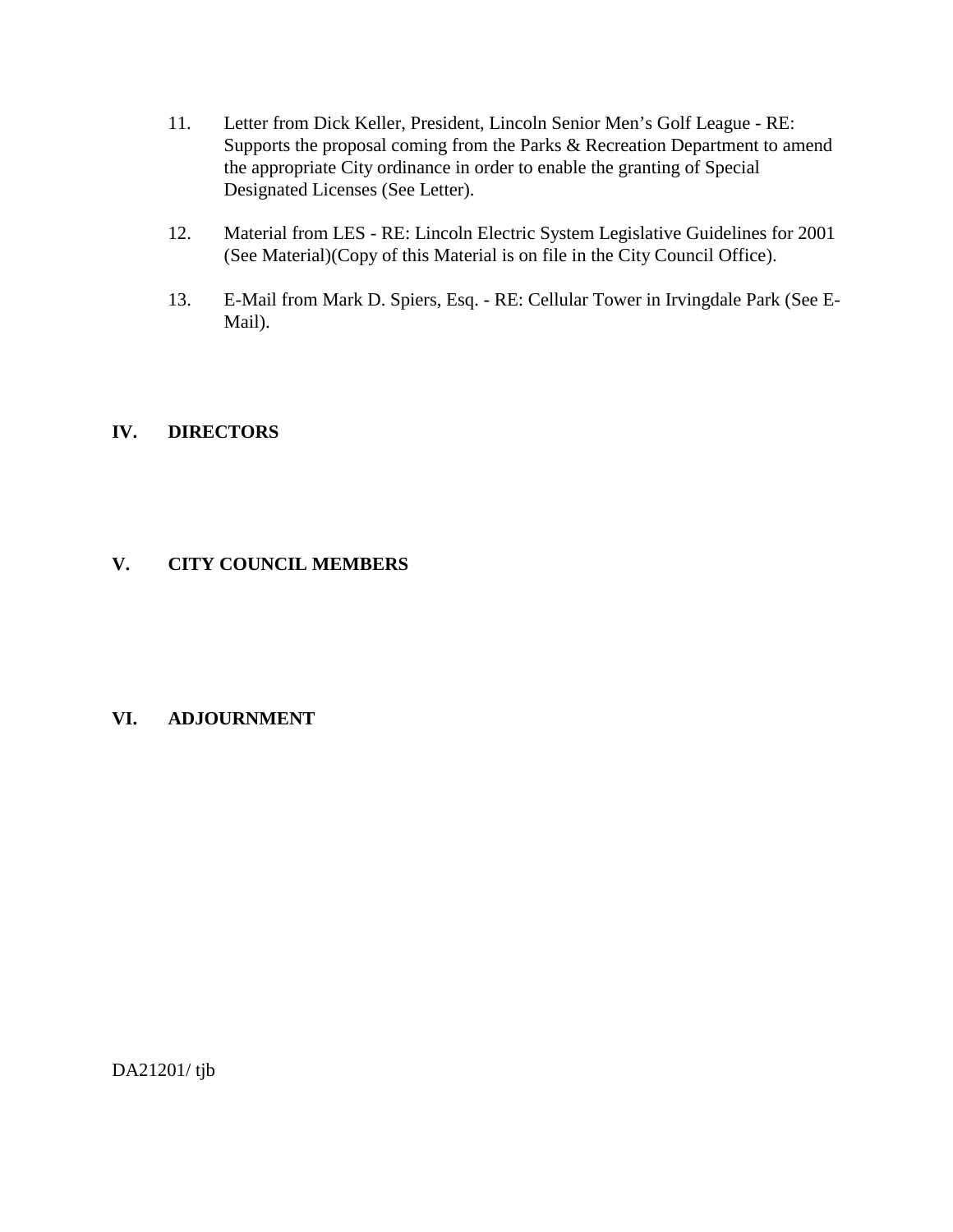# **DIRECTORS' MEETING MINUTES MONDAY, FEBRUARY 12, 2001 CONFERENCE ROOM 113**

**Council Members Present:** Jerry Shoecraft, Chair; Jeff Fortenberry, Vice-Chair; Coleen Seng, Jon Camp, Annette McRoy, Jonathan Cook, Cindy Johnson.

**Others Present:** Mayor Don Wesely, Mark Bowen, Jennifer Brinkman, Ann Harrell, Mayor's Office; Teresa Meier-Brock, Deputy City Clerk; Dana Roper, City Attorney; Directors and Department Heads; Darrell Podany, Aide to Council Member Camp & Council Member Johnson; Tammy Bogenreif, City Council Staff, and Chris Hain, *Lincoln Journal Star* Representative.

### **I. MAYOR**

Mayor Don Wesely stated to Council that today is Lincoln's Birthday. Mayor Wesely stated to Council that the Abe Lincoln Birthday Celebration on Sunday went really well and they had at least 1,000 people. Diane Gonzolas stated to Council that they had about 700 people at the afternoon performance and about 300 people at the night performance and then there were probably several hundred people who attended, but didn't go to either performance just attended the activities. Mayor Wesely stated to Council that the whole Lied Center was packed with kids on both the  $1<sup>st</sup>$  and  $2<sup>nd</sup>$  floor doing the activities. Mayor Wesely stated to Council that it was really fun and it was a good time. Mayor Wesely stated to Council that the concerts were really good, that they brought down this band called "The Civil War" from Fremont and he had never heard of them before, but he thought they were terrific and the impersonator, Professor Fritz from Montana did a nice job. Mayor Wesely stated to Council that also Jay Ungar and Molly Mason were unbelievable last night. Mayor Wesely stated that it was really a great day and the celebration went very well. Mayor Wesely stated to Council that he thinks they will be doing this event again.

Mayor Don Wesely stated to Council that this morning they announced the Technology Council, that this involves the previous discussions that they have had about technology concerns. Mayor Wesely stated to Council that they had a Technology Task Force last summer and the Task Force examined the status of technology  $\&$ competitiveness of the City and came back with recommendations. Mayor Wesely stated to Council that the Technology Council will be co-chaired by Bill Johnston and Ed Paquette and then they are sending out letters inviting basically anybody in technology to be part of it and he is hoping that Mr. Fortenberry will be a part of it. Mayor Wesely stated to Council that they will start in the next couple of weeks.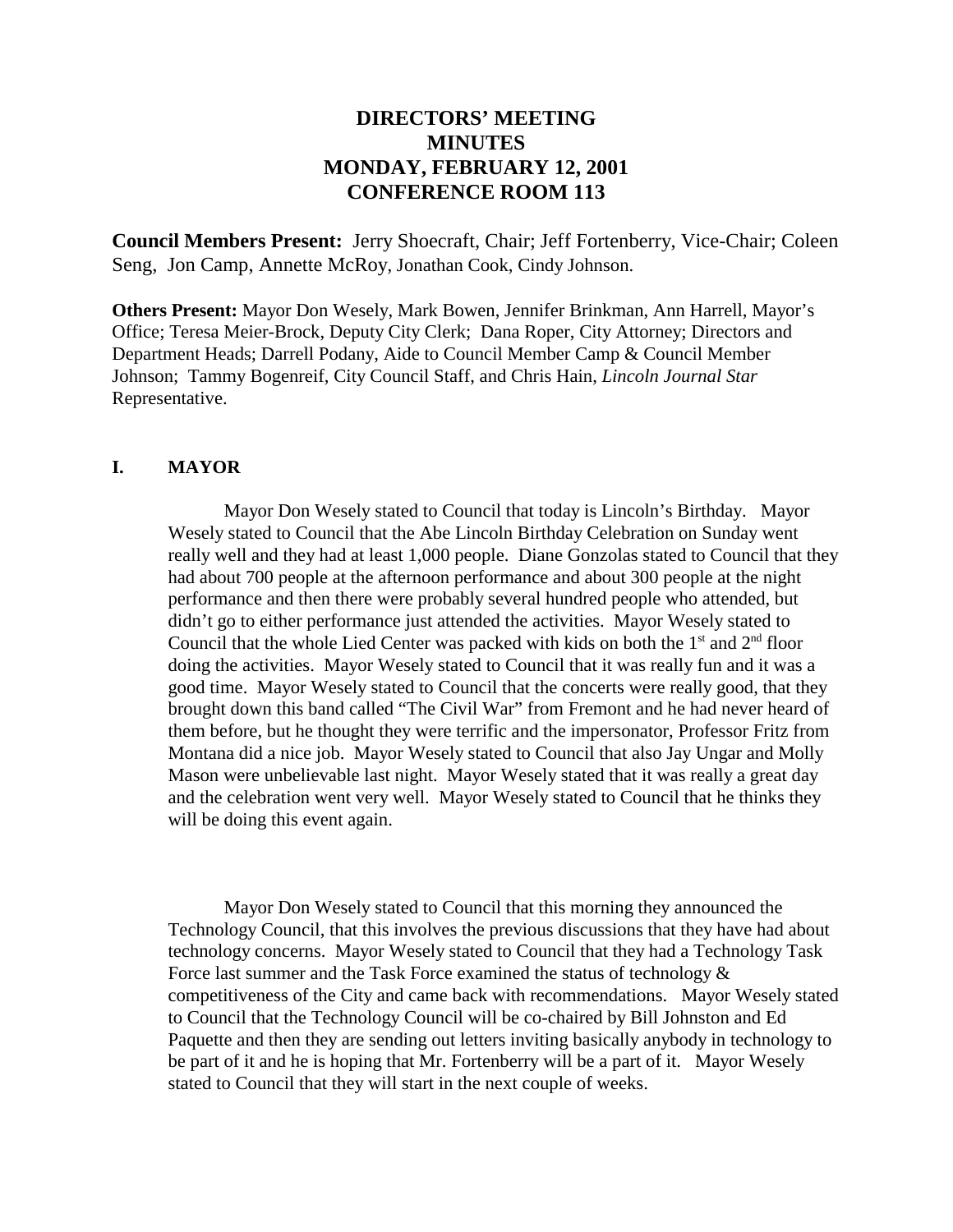Mayor Don Wesely indicated to Council that he was wondering what they thought about the snow removal, that he thought the snow removal went a lot better this time. Mayor Wesely stated to Council that the responses he got were much more positive, but there were still a few folks that were not happy. Mayor Wesely stated to Council that he thinks they are getting it down.

Mr. Fortenberry stated to Mayor Wesely that he keeps on hearing different things and he was wondering if they are out of money or do they still have money. Mayor Wesely indicated to Mr. Fortenberry that they are actually doing much better than he thought. Allan Abbott stated to Council that he has some information for them regarding the Snow Removal Budget. [Mr. Abbott handed out information to the Council] [SEE ATTACHMENT]

Mr. Abbott commented to Council that it is always embarrassing to admit that you weren't smart enough to ask the right questions, that if you want the right answer you have to ask the right questions. Mr. Abbott stated to Council that is basically what happened that he asked the question - what's the balance in the snow plow before the last storm and that's what he got was the balance in the snow plow. Mr. Abbott stated to Council that they had about \$1.6 million in the carry over from last year and they had appropriated approximately \$1.9 million from this year. Mr. Abbott indicated to Council that off to the left on the hand out, part of that came from wheel tax and part of it comes from a transfer that goes from Engineering Services over to make up that \$1.9 million. Mr. Abbott stated to Council that they have spent today (today being prior to the last storm) \$1.1 million, which means they have \$2.4 million left in the Snow Budget, counting last year's carry over prior to the storm. Mr. Abbott stated to Council that on the bottom of the hand-out that was cash on hand because as the money comes in from the wheel tax and whatever is deposited into the account, the cash on hand was only \$929,000. Mr. Abbott stated to Council so when he asked the question - what's our balance for the snow fund, that what he got was the cash on hand amount and not what was left in the Snow Budget. Mr. Abbott stated to Council that hopefully this will clear up the error that he made regarding the Snow Removal Budget. Mr. Abbott stated to Council that after this last snow, if they didn't have the carry over money that they would have been in trouble, but with the carry over money it appears that they are in pretty good shape. Mr. Abbott indicated to Council but if again, they get another storm like they just had last week that they go through it again. Mr. Abbott stated to Council that the weekends are expensive to plow because everybody is on over-time. Mr. Abbott stated to Council that he hopes this clears it up a little bit. Mr. Shoecraft thanked Mr. Abbott for this information.

Mayor Wesely stated to Council that Allan Abbott came in 2nd to the Abe Lincoln look alike contest, but there were only two contestants. [laughter] Mayor Wesely stated to Council that he also wanted to note that Diane Gonzolas spent a lot of time organizing this event and a lot of other folks helped out on it. Diane Gonzolas thanked Mayor Wesely. Diane Gonzolas stated that Abraham Lincoln is 192 today.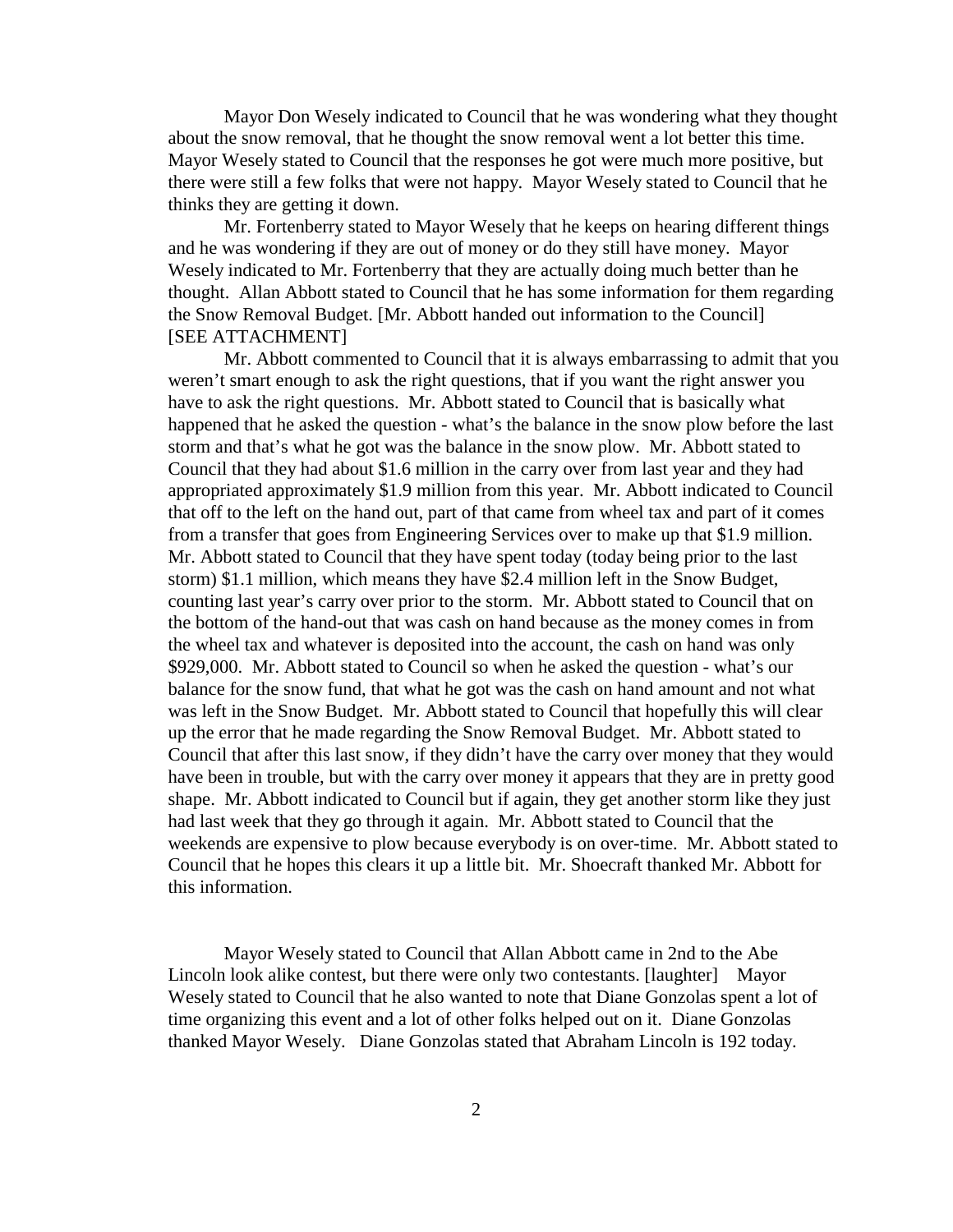Mayor Wesely stated to Council that Abe Lincoln and the musicians are going to the schools today, so they stayed over an extra day and are now at the schools. Mayor Wesely commented to Council that as they speak he thinks Abe Lincoln is also supposed to be over at the Capitol today.

Mayor Don Wesely stated to Council what didn't go well was the plaque for the ship crest from the H.M.S. Lincoln was not dedicated because that was the bad day of the snow, so the guy wasn't able to come down to Lincoln from Omaha due to road condition. Mayor Wesely stated to Council that they tentatively plan to reschedule the dedication for next Thursday (February  $15<sup>th</sup>$ ) at 9:30 a.m.

Mayor Wesely stated to Council that they presented a key to the city to Mr. Meyer's, a World War II veteran from Lincoln who was one of the veterans on board the boat. Mayor Wesely stated to Council that it was really moving.

Ms. Seng stated to Mayor Wesely that she was going to tell him that she had so many compliments on the snow removal until late yesterday afternoon and then the Region Heights people (the oldest part of Region Heights) started calling her and they said to her that you know Coleen they pay taxes too. Ms. Seng stated to Mayor Wesely that she did drive out there and they still had a lot of snow late in the afternoon, so she called Roger Figard at home and he was going to send somebody out there to look at it. Ms. Seng stated that evidently some of the City trucks had gotten stuck, so they must have had a little more blowing in or something out in that area. Ms. Seng stated that it was the cul-de-sacs where they were really having trouble.

Allan Abbott stated to Ms. Seng but again, if they did miss it obviously they have to find out why they did and get it done. Ms. Seng stated to Mr. Abbott that they said there had been City trucks out there, but they just couldn't get it cleaned. Ms. Seng indicated that she went out there and it was deep. Mayor Wesely commented to Ms. Seng so they had the trucks come by, they just didn't get in there. Ms. Seng indicated to Mayor Wesely that the trucks had gotten stuck. Ms. Seng stated that is why she called Mr. Figard about it because she thought probably somebody needed to know.

- 1. NEWS ADVISORY RE: Mayor Don Wesely and the Lincoln-Lancaster County Health Department will have a news conference at 10:00 a.m. Tuesday, February  $6<sup>th</sup>$ . — NO COMMENTS
- 2. NEWS RELEASE RE: Mayor Presents Award Of Excellence For 2000. NO **COMMENTS**
- 3. NEWS RELEASE RE: "Community Connections" Resource Guide Available. — NO COMMENTS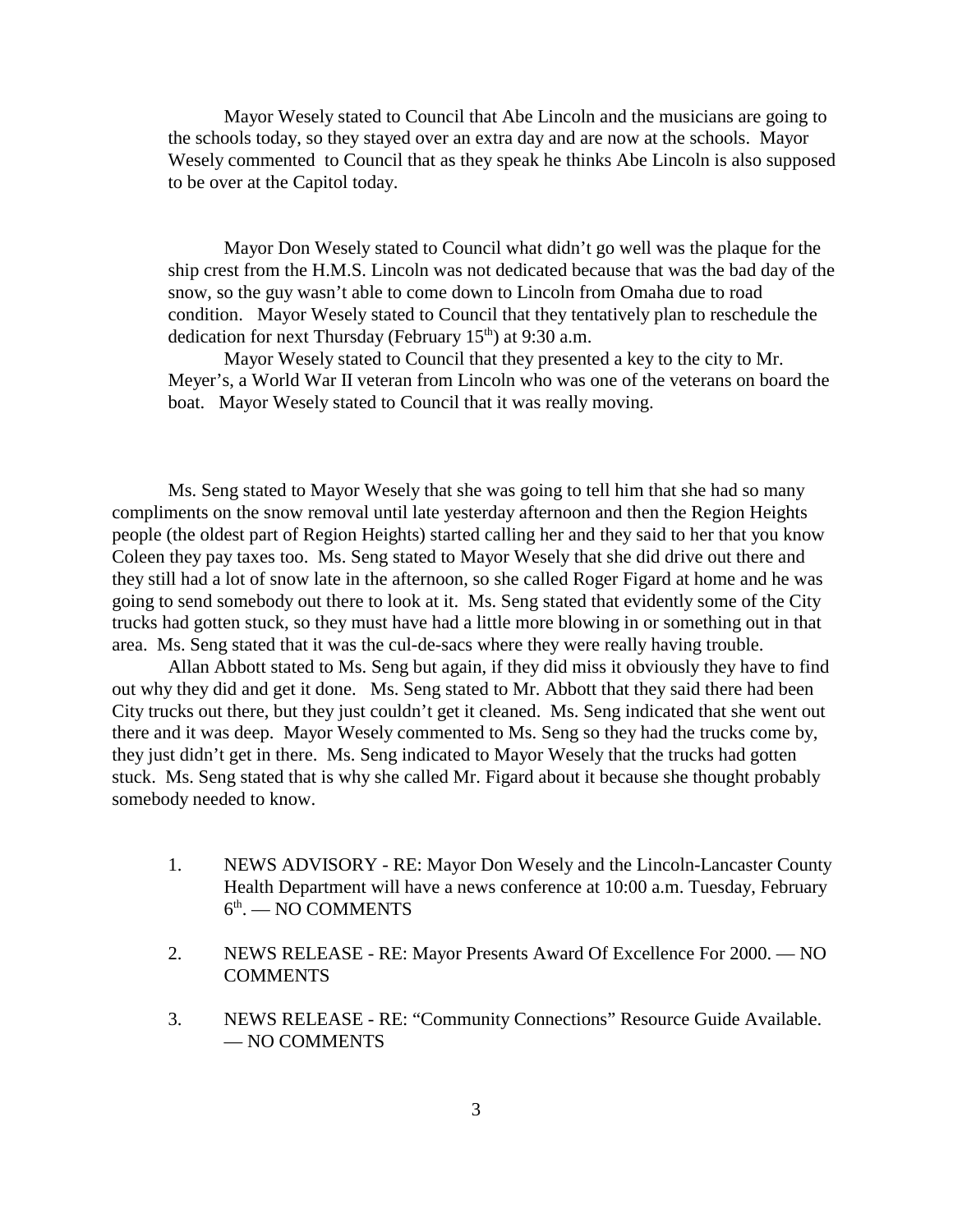- 4. NEWS RELEASE RE: Health Department Receives Major Tobacco Grant. NO COMMENTS
- 5. NEWS ADVISORY RE: Mayor Don Wesely will have a news conference at 9:45 a.m. Thursday, February  $8<sup>th</sup>$ . — NO COMMENTS
- 6. CITY OF LINCOLN SNOW/TRAFFIC CONDITION REPORT RE: A light drizzle continues to fall this morning in Lincoln, causing the pavement to freeze up and pose problems for early morning motorists. — NO COMMENTS
- 7. NEWS RELEASE RE: Mayor Presents Key To City To World War II Veteran. — NO COMMENTS
- 8. NEWS ADVISORY RE: The plaque for the ship crest from the H.M.S. Lincoln was NOT dedicated this morning. — NO COMMENTS

## **II. CITY CLERK**

Deputy City Clerk Teresa Meier-Brock stated to Council that in regards to Items 12 & 13 [Accepting and approving the preliminary plat of Stevens Creek Pointe for 7 single family lots, with waivers of the required sidewalks, street trees, street lighting, landscape screens, and block length, on property generally located at N.  $134<sup>th</sup>$  and Adams Streets & Special Permit 1883 - Application of Gerry and Dianne Krieser to develop Stevens Creek Pointe Community Unit Plan for seven single family lots, on property generally located at N.  $134<sup>th</sup>$  and Adams Street] she would like to call these items together.

Deputy City Clerk Teresa Meier-Brock stated to Council that in regards to Items 15 & 16 [Accepting and approving the preliminary plat of Knights Court to develop 26 lots with a waiver of the requirements for roadway width and centerline curve radius, on property generally located at 5900 South Street & Special Permit 1869 - Application of Council Building Association to develop Knights Court Community Unit Plan consisting of 25 dwelling units on property generally located at 5900 South Street] she would like to also call these items together.

Deputy City Clerk Teresa Meier-Brock stated to Council that nothing is scheduled or requested to come off Pending.

Deputy City Clerk Teresa Meier-Brock stated to Council that they don't have a Miscellaneous Referral Sheet because they don't have anything for it. Mr. Shoecraft stated to Deputy City Clerk Teresa Meier-Brock okay.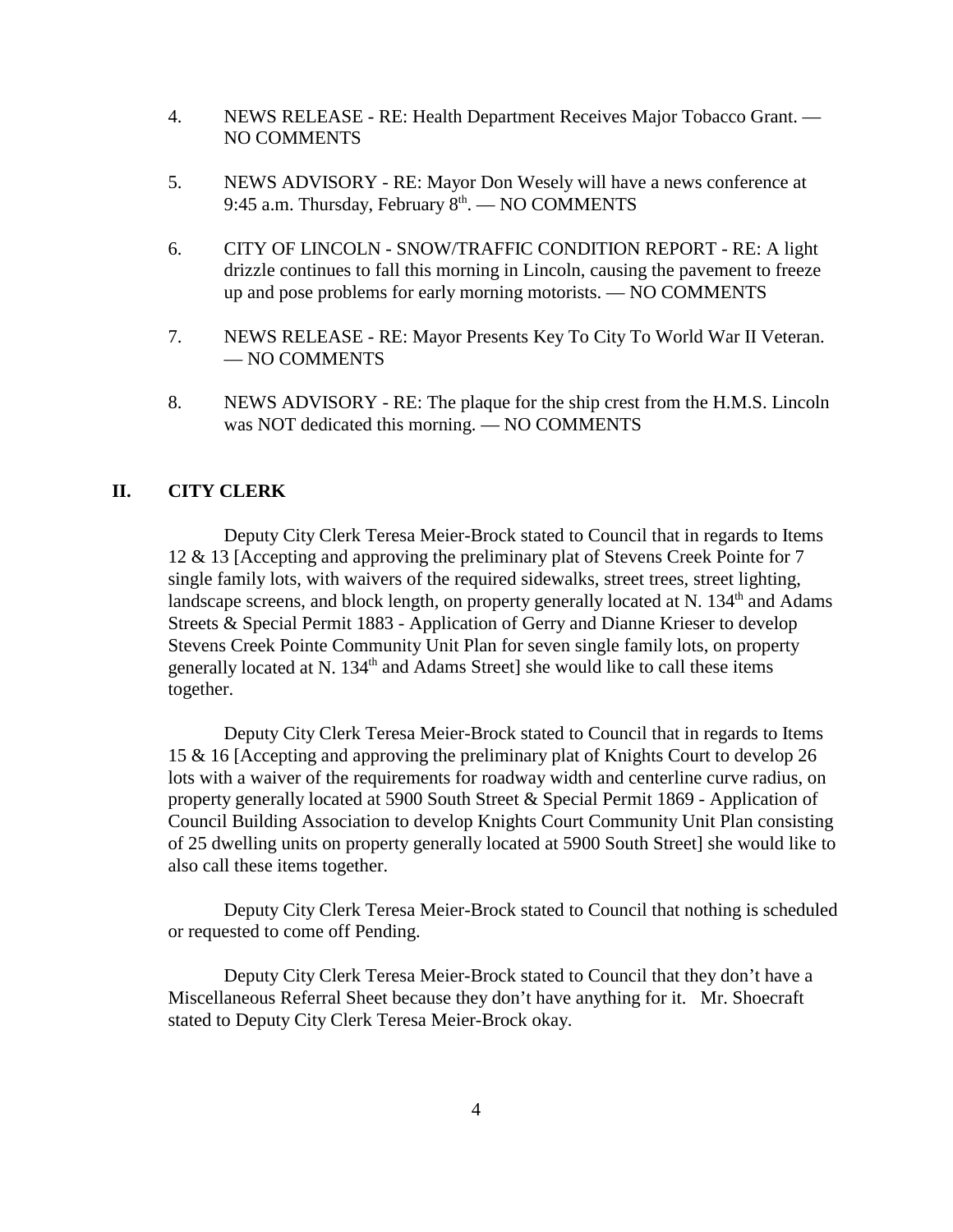### **III. CORRESPONDENCE**

### **A. COUNCIL REQUESTS**

## **ANNETTE McROY**

- 1. OUTSTANDING Request to **Law Department** RE: Cars & Trucks driving on City streets that operate hydraulics systems (RFI#45 -5/05/00). — NO **COMMENTS**
- 2. OUTSTANDING Request to LPD, Chief Casady/ **Law Department** RE: To have bikes picked up by Police given to them for repairs and give away if no one claims them  $(RFI#62 - 11/16/00) - 1$ .) **SEE RESPONSE FROM ASSISTANT CHIEF JIM PESCHONG, LPD RECEIVED ON RFI#62-11/20/00. —** NO COMMENTS

### **JON CAMP**

1. OUTSTANDING Request to **Dana Roper, City Attorney** - RE: EMS Outside Consultants/Attorneys (RFI#51 - 9/28/00). — NO COMMENTS

### **JEFF FORTENBERRY**

1. OUTSTANDING Request to the **Law Department** - RE: Inquiries re: Women's Commission advocacy against Defense of Marriage Amendment (RFI#21- 1/29/01). — NO COMMENTS

## **B. DIRECTORS AND DEPARTMENT HEADS**

#### **COMMISSION ON HUMAN RIGHTS**

1. Letter & Report from Larry Williams & Ernesto Castillo - RE: The Lincoln Commission on Human Rights - 2000 Annual Report(Copy of this Report is on file in the City Council Office). **—** NOTED WITHOUT COMMENTS

## **HEALTH DEPARTMENT**

1. NEWS RELEASE - RE: Cold Weather Alert. — NOTED WITHOUT COMMENTS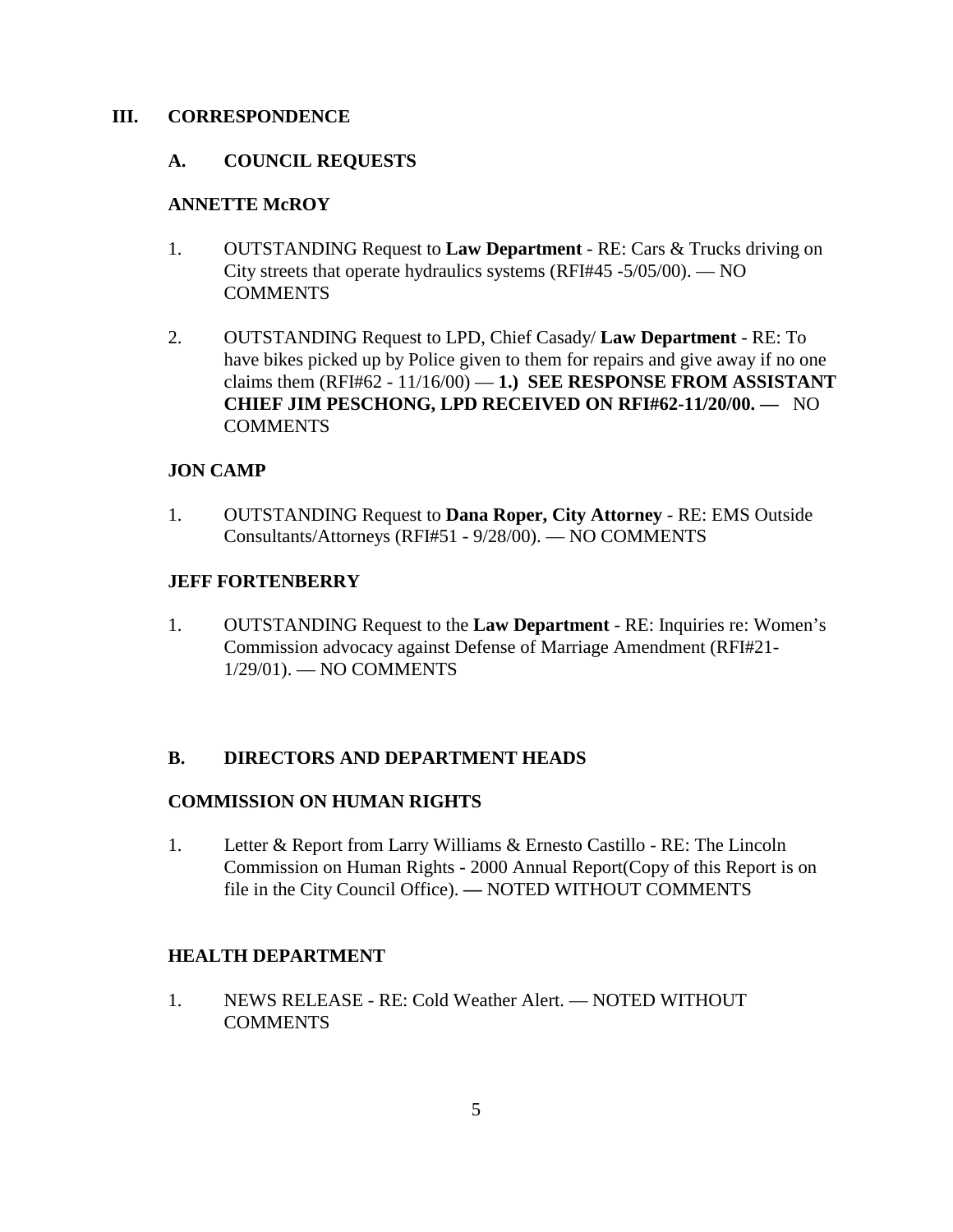## **LIBRARY**

1. Letter & Report from James Sherwood, President, Library Board of Trustee - RE: Mr. Sherwood, Library Board Member Maria Diaz and Library Director Carol Connor, had the opportunity to attend an Urban Libraries Council "Partners for Successful Cities" conference co-hosted by the Chicago Public Library and the Honorable Richard M. Daley, Mayor of Chicago(Copy of this Material is on file in the City Council Office). — NOTED WITHOUT COMMENTS

## **PUBLIC WORKS & UTILITIES DEPARTMENT**

- 1. Letter from Al Lee to Property Owner/Resident RE: South Street 56<sup>th</sup> Street to  $70<sup>th</sup>$  Street - Change of Parking. — Mr. Shoecraft stated to the Public Works  $\&$ Utilities Department that he has some comments in regards to this issue. Allan Abbott stated to Mr. Shoecraft the letter that went out was advising them. Mr. Shoecraft commented to Mr. Abbott right, but his comment is that he thinks this might be a nice potential traffic solution, not obviously solving all of the traffic problems, but he thinks this would be a good concept. Mr. Abbott indicated to Mr. Shoecraft that they have done that on some streets already, but the down side of course is people losing their parking.
- 2. Letter from Roger A. Figard, Executive Director RTSD to Katherine P. Renk RE: The 3<sup>rd</sup> & "A" Street Project. — NOTED WITHOUT COMMENTS
- 3. Memo & Material from Lalit Jha RE: The Lincoln Stormwater Basin Planning Project (Material for the Pre-Council Meeting scheduled for 2/12/01). — NOTED WITHOUT COMMENTS

## **C. MISCELLANEOUS**

- 1. THREE E-Mail's from Lynn E. Robeson RE: LMC -- 21.56.150 Code Enforcement. — NOTED WITHOUT COMMENTS
- 2. E-Mail from Tom Cypert/American Signal RE: Please review request to modify and extend Specification No. 01-018 Outdoor Warning Sirens. — Mr. Shoecraft stated that he will forward this E-Mail to Emergency Management, so they can respond to it.
- 3. E-Mail from Jean L. Chicoine RE: Surplus Property. NOTED WITHOUT **COMMENTS**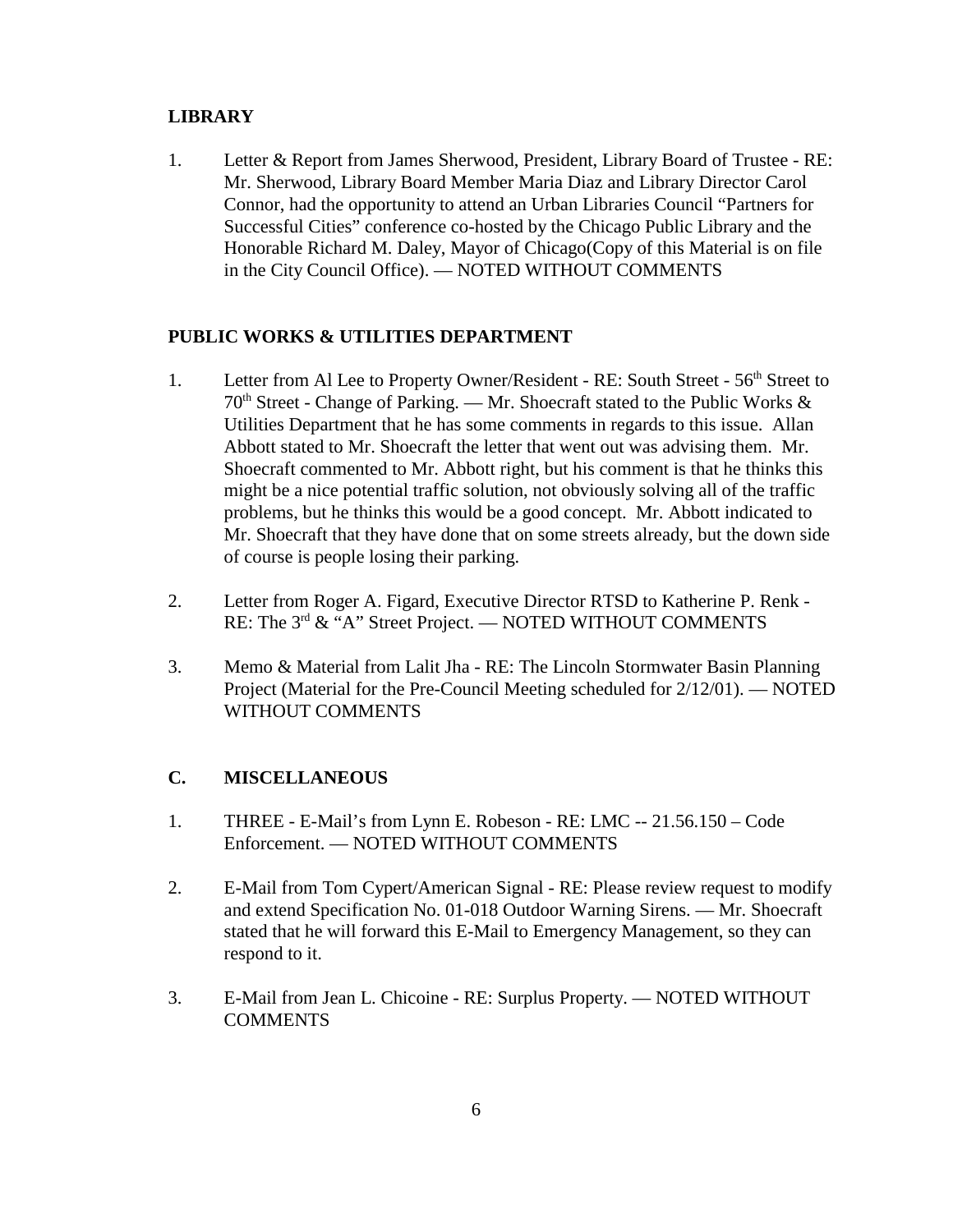- 4. E-Mail from Karen L. Youker RE: Sale of Holmes Park Land to Talent +. Mr. Fortenberry asked when is this issue going to be before the City Council. Lynn Johnson stated to Mr. Fortenberry that it is going to be introduced on February  $26<sup>th</sup>$  and Public Hearing will actually be on March  $5<sup>th</sup>$ .
- 5. E-Mail from Gary A. Pickering, Pickering Boe Graphic Arts RE: Sale of Park Ground. — NOTED WITHOUT COMMENTS
- 6. Letter from A Concerned Taxpayer RE: Tax-Levy Override. Mr. Shoecraft stated that he will forward this letter to the schools.
- 7. Letter from Lester C. Woodrum RE: The Emergency Ambulance Service. Ms. Seng stated to Mr. Shoecraft that she talked with Mr. Woodrum last night and she gave this letter to the Fire Department, so they can respond to it. Ms. Seng stated that they think the rotation is because of the change over in service. Mr. Shoecraft and Ms. Seng stated that's not the case it is because of the hospitals. Mr. Shoecraft commented that maybe the newspaper can help them out.
- 8. Letter from Sherrill Maser RE: High Gas Heating Bills. NOTED WITHOUT COMMENTS
- 9. Letter from Karen L. Youker RE: Opposed to the proposed sale of Holmes Park land to Talent + for their new office complex. — NOTED WITHOUT COMMENTS
- 10. Letter from Roger Rynolds, CGR, President, Home Builders Association of Lincoln to HBAL members - RE: Their 2001 president, Jon Carlson, resigned last week because of business and personal issues - Mr. Reynolds will assume the presidency for the remainder of the year. — NOTED WITHOUT COMMENTS
- 11. Letter from Dick Keller, President, Lincoln Senior Men's Golf League RE: Supports the proposal coming from the Parks & Recreation Department to amend the appropriate City ordinance in order to enable the granting of Special Designated Licenses. — NOTED WITHOUT COMMENTS
- 12. Material from LES RE: Lincoln Electric System Legislative Guidelines for 2001 (Copy of this Material is on file in the City Council Office). — NOTED WITHOUT COMMENTS
- 13. E-Mail from Mark D. Spiers, Esq. RE: Cellular Tower in Irvingdale Park. --- Mr. Shoecraft asked how are they going to address this issue, that he heard in an article that they jumped the gun on it and he was wondering what are they going to do about that. Mr. Shoecraft commented that sends a bad message.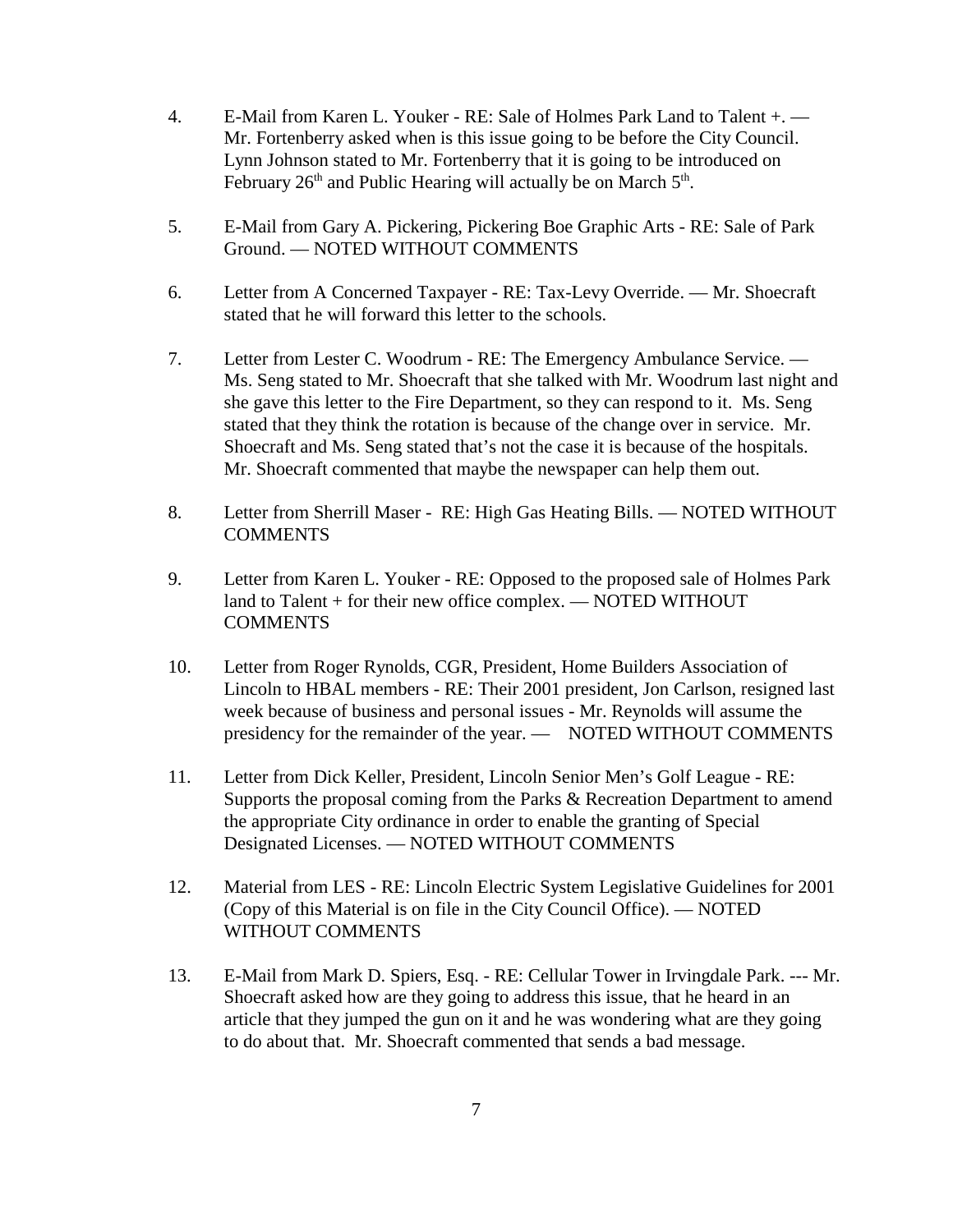Kathleen Sellman stated to Mr. Shoecraft that's a 83 foot tower that is replacing tennis court lights and it was reviewed and approved by the Urban Design Committee. Mr. Shoecraft stated to Ms. Sellman, but it hasn't had final approval yet and he asked if this was correct. Dana Roper stated to Mr. Shoecraft that is correct. Mr. Shoecraft indicated that they should not have been starting construction. Mr. Roper stated to Mr. Shoecraft that Steve Huggenberger talked with them this morning and that it may be a communication problem as much as anything, but they are trying to get it squared away. Mr. Roper stated to Mr. Shoecraft that they were given Mr. Huggenberger's letter that gave them permission to go out and survey and obviously construction could not start until Council has approved it. Mr. Roper stated to Mr. Shoecraft that the Parks & Recreation Department has the authority to stop it basically at anytime if it is not what they want. Mr. Roper stated to Council that they are trying to work through it. Mr. Roper stated to Council that they have final approval.

Mr. Fortenberry stated that it seems like this organization is fairly new to the town. Mr. Fortenberry commented that didn't they previously have something else involving this organization. Mr. Cook stated that they come down from Omaha. Mr. Shoecraft asked if this was the group that had come before them with a bold attitude. The rest of the Council stated to Mr. Shoecraft that "yes" it is. Mr. Shoecraft stated to the rest of the Council okay, that he remembers them now.

## **ADDENDUM**

#### **I. MAYOR**

- 1. CITY OF LINCOLN SNOW/TRAFFIC CONDITION REPORT RE: As a light drizzle continued to fall this morning in Lincoln, the pavement began to freeze up and pose problems for early morning motorists (See Report - 2/08/01–11:00 a.m.) (Council received their copies of this Report in their Thursday packets on 2/08/01). — NO COMMENTS
- 2. CITY OF LINCOLN SNOW/TRAFFIC CONDITION REPORT- RE: As the combination of sleet and freezing rain continues to fall this afternoon, city material spreaders are again distributing salt on the main arterials and emergency routes (See Report  $-2/08/01 - 4:00 \text{ p.m.}$ )(Council received their copies of this Report in their Thursday packets on 2/08/01). — NO COMMENTS
- 3. NEWS RELEASE RE: Plans Announced For City's First Abraham Lincoln Birthday Celebration - Local and national performers to be on Lied Stage February  $11<sup>th</sup>$ . — Mayor Don Wesely mentioned this event during his comments to the Council under "I. Mayor". (See that discussion)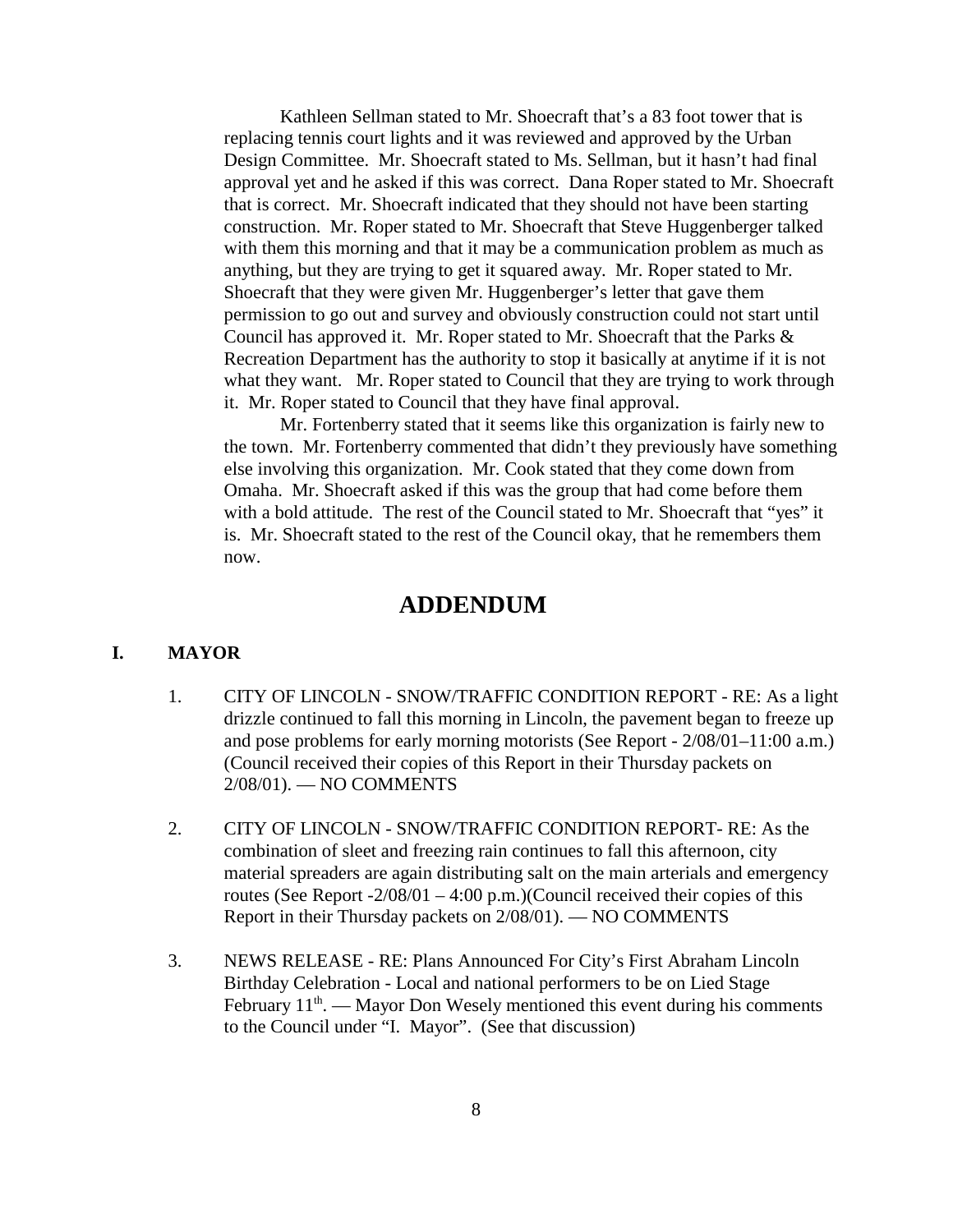- 4. CITY OF LINCOLN SNOW/TRAFFIC CONDITION REPORT RE: As the combination of sleet and freezing rain continues to fall early this evening, city material spreaders are continuing their efforts in distributing salt on the main arterials and emergency routes (See Report - 2/08/01 - 7:00 p.m.) — NO **COMMENTS**
- 5. CITY OF LINCOLN SNOW/TRAFFIC CONDITION REPORT RE: As over eight inches of snow blanketed Lincoln overnight, City Street crews were out at midnight to begin the digging out process (See Report - 2/09/01–5:30 a.m.). — NO COMMENTS
- 6. CITY OF LINCOLN SNOW/TRAFFIC CONDITION REPORT RE: Mayor Don Wesely has declared a Snow Emergency Parking Ban effective at 9:00 a.m. today (See Report - 2/09/01 – 8:00 a.m.). — NO COMMENTS
- 7. CITY OF LINCOLN SNOW/TRAFFIC CONDITION REPORT RE: Mayor Don Wesely has announced that a residential parking ban will go into effect at 9:00 a.m. Saturday, February  $10^{th}$  (See Report -  $2/09/01 - 11:30$  a.m.). — NO COMMENTS
- 8. NEWS ADVISORY RE: Mayor Don Wesely and Public Works & Utilities Department officials will hold a briefing on snow removal and cleanup operations at 2:00 p.m. Friday, February  $9<sup>th</sup>$  (See Release). — NO COMMENTS
- 9. NEWS ADVISORY RE: Mayor Don Wesely will announce the formation of the Mayor's Technology Council at a news conference at 9:00 a.m. Monday, February  $12<sup>th</sup>$ . — Mayor Wesely mentioned this issue during his comments to Council under "I. Mayor". (See that discussion).
- 10. CITY OF LINCOLN SNOW/TRAFFIC CONDITION REPORT RE: Mayor Don Wesely announced earlier today that a residential parking ban will go into effect at 9:00 a.m. Saturday, February  $10^{th}$  (See Report - 2/09/01 - 4:00 p.m.). — NO COMMENTS
- 11. CITY OF LINCOLN SNOW/TRAFFIC CONDITION REPORT RE: Mayor Don Wesely has announced that the snow emergency parking ban for Lincoln will be lifted at midnight tonight (See Report - 2/09/01 - 5:45 p.m.). — NO **COMMENTS**
- 12. CITY OF LINCOLN SNOW/TRAFFIC CONDITION REPORT RE: The residential parking ban that went into effect at 9"00 a.m. today remains in effect for Lincoln (See Report - 2/10/01 - 5:00 p.m.). — NO COMMENTS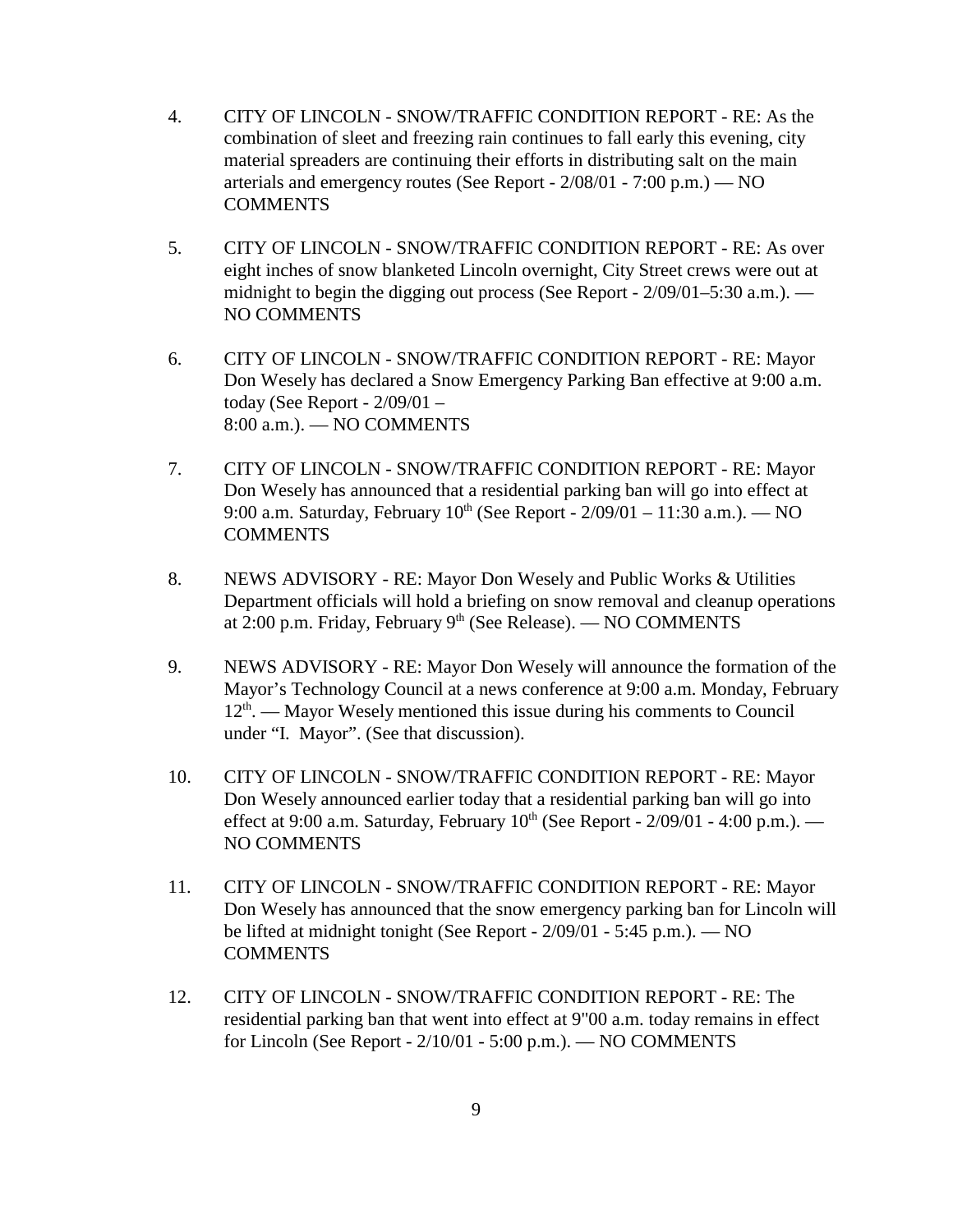#### **II. CITY CLERK - NONE**

#### **III. CORRESPONDENCE**

**A. COUNCIL REQUESTS - NONE**

#### **B. DIRECTORS AND DEPARTMENT HEADS**

### **PLANNING DEPARTMENT**

- 1. Nobel Annual Report Summary February 2, 2001. NOTED WITHOUT **COMMENTS**
- 2. Letter from Kathleen Sellman to Officials Committee Members RE: Amendment to the FY 2000-2001 Unified Planning Work Program for the City of Lincoln and Lancaster County, Nebraska. — NOTED WITHOUT COMMENTS

## **C. MISCELLANEOUS**

- 1. Faxed Letter from Mark Schorr, Law Offices, Erickson & Sederstrom, P.C. RE: Lincoln Keno, Inc. – Our File No. 16340.40623. — NOTED WITHOUT **COMMENTS**
- 2. Letter from Ken Vice RE: Writing to formally complain about the approach that you take to snow removal. — NOTED WITHOUT COMMENTS

Mr. Shoecraft stated to Mayor Wesely before he leaves he would like to bring up one thing real quick and that he has already talked to Marc Wullschleger and Dallas McGee about it. Mr. Shoecraft stated to Mayor Wesely that the City is planning the parking garage north of "Barry's" in that lot. Mr. Shoecraft stated to Mayor Wesely that he is asking them to take consideration of delaying that project 4 or 5 weeks to help out those businesses down there. Mr. Shoecraft commented to Mayor Wesely whether they realize it or not it is going to be an incredible football season from an economic stand point for all of those businesses. Mr. Shoecraft stated to Mayor Wesely that he doesn't think it would hurt anything with delaying construction on it until they are through the football season because the schedule is just incredible. Mr. Shoecraft stated that it would do all of those businesses and the Police Department good if they could delay that construction for them and let them receive all of the benefits and they as a City from sale tax. Mr. Shoecraft stated that he thinks they would be doing the Downtown and the Haymarket area a tremendous favor, if they could delay construction on that project 4 or 5 weeks and have them get through the football season.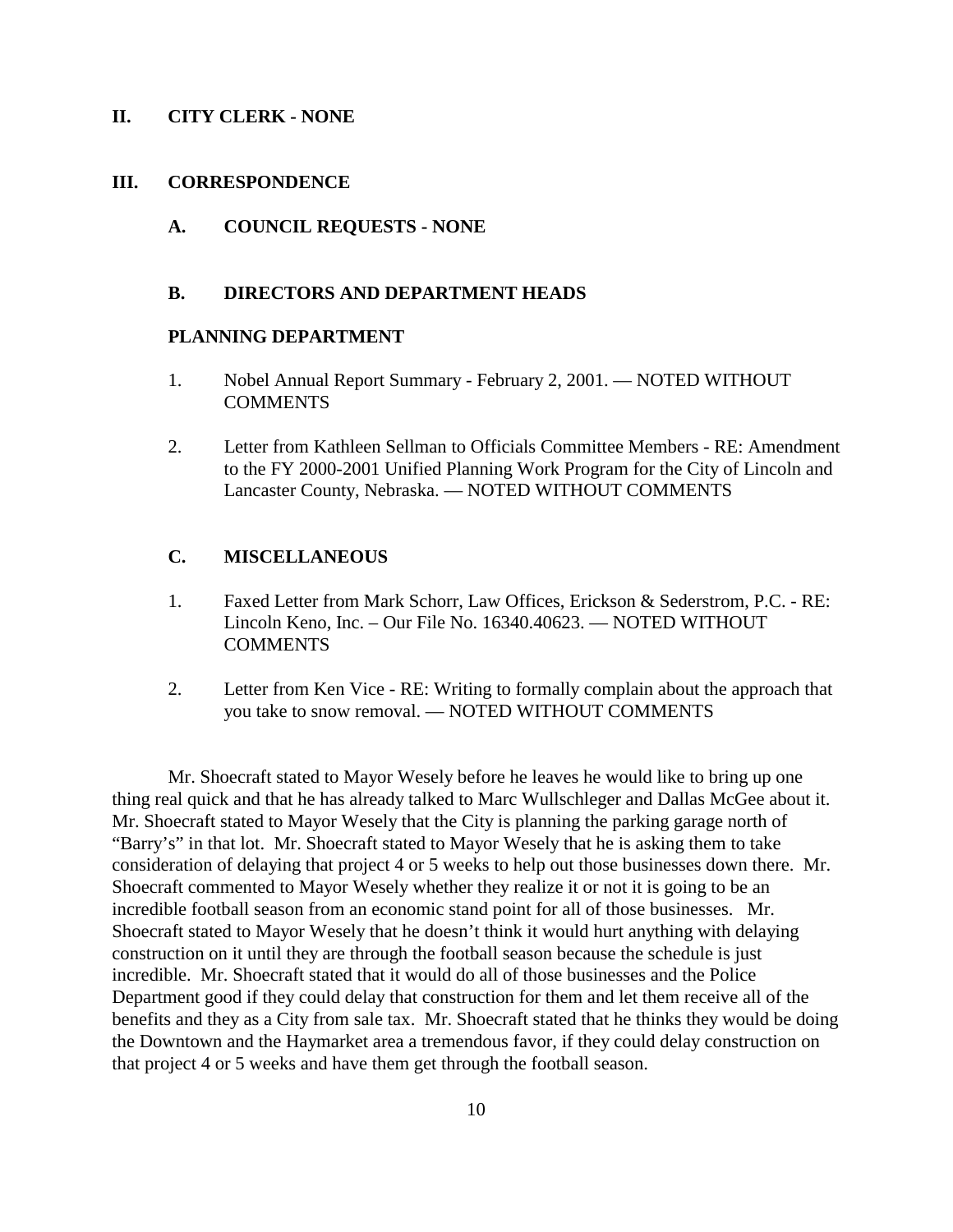Mayor Wesely stated to Mr. Shoecraft that it is not uncommon to schedule construction projects around the football season. Mr. Shoecraft indicated to Mayor Wesely that he is asking for consideration from him, the Urban Development Department and Council, if they could delay the project for about 4 or 5 weeks, so they can give those businesses an opportunity to process as much as possible this up coming season. Mayor Wesely stated to Mr. Shoecraft that he will see what they can do.

Mr. Fortenberry stated that he noticed that on the People's Natural Gas bills that if you pay by a certain point it is such-an-such a price, that you will have a low finance charge and it is pretty minimum. Mr. Fortenberry stated that they don't do that for example on the water bills or the electric bills. Mr. Fortenberry stated that in talking about the arrangements to begin expanding stormwater that this might be something for them to look at because they are paying the price now, carrying across all of that money and it doesn't hurt anybody unless they want them to finance it for them. Mayor Wesely stated to Mr. Fortenberry that he can talk to Allan Abbott about it. Mayor Wesely indicated to Mr. Fortenberry that they are looking at that now on regular parking tickets because that is the case with parking tickets they don't get any late charges. Mayor Wesely stated to Mr. Fortenberry that is a good idea.

#### **IV. DIRECTORS**

**PLANNING DEPARTMENT** - Kathleen Sellman stated to Council that the Planning Department has reviewed the items on the Pending list that relates to the land use and they will be moving six items forward for Council's Action. Ms. Sellman stated to Council that these items are all with recommendation of denial for work and indicated that these items have been on Pending for quite a while. Ms. Sellman stated to Council that the other items they are working with the applicants and they expect to see those move forward too. Mr. Shoecraft asked Ms. Sellman if the applicants know that they are moving the items forward. Ms. Sellman stated to Mr. Shoecraft that they will be notified of it before they move the items forward.

PARKS & RECREATION DEPARTMENT - Lynn Johnson stated to Council back to the issue regarding the cell tower at Irvingdale Park, the Parks & Rec. Advisory Board has not reviewed it and has not taken action on it yet. Mr. Johnson stated to Council that they missed a step in sequencing of getting it to the Urban Design Committee. Mr. Johnson indicated that he talked to a few members of the neighborhood, who feel like from a process stand point that they haven't had a chance to be heard on it. Mr. Johnson stated to Council that he thinks they have two options at this point; one is for them to brief the Parks & Rec. Advisory Board and let it go forward to Council so they can hear from the neighbors, or if Council feels they would like the Parks & Rec. Advisory Board to conduct a Public Hearing on it that this could happen on March  $8<sup>th</sup>$  and then both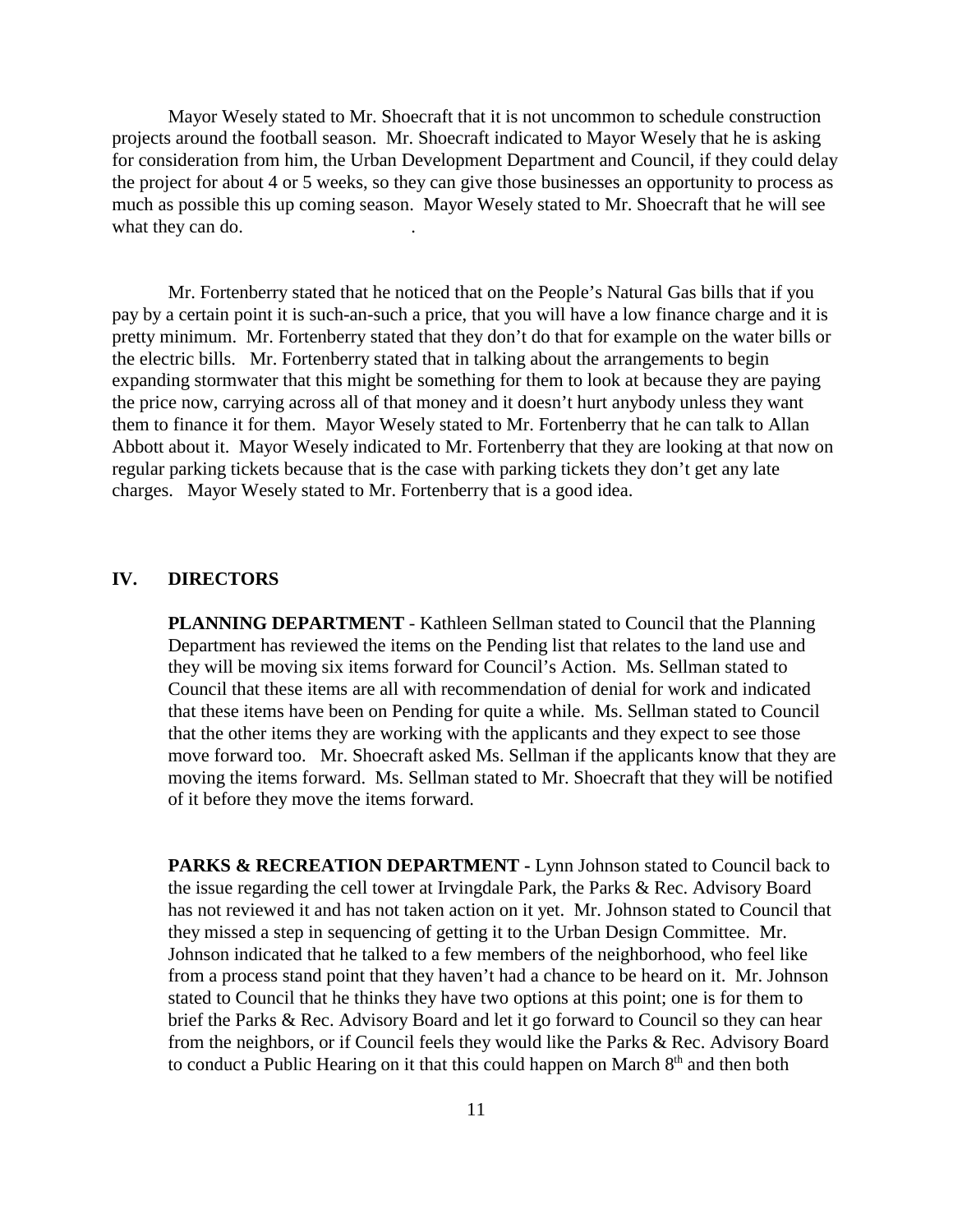recommendations would come forth. Mr. Johnson indicated to Council that the disadvantage of the ladder is that obviously the Urban Design Committee would not have had the opportunity to take any consideration or to consider the recommendations coming from the Board. Mr. Shoecraft asked Mr. Johnson if the Parks & Rec. Advisory Board gave preliminary approval. Mr. Johnson stated to Mr. Shoecraft that the Parks & Rec. Advisory Board hasn't given any approval. Mr. Shoecraft asked Mr. Johnson so who gave the preliminary approval for them to start the construction. Mr. Johnson stated to Mr. Shoecraft that they have not given them written approval to do any work in the park and so they have neighbors who are feeling like this process is broke right now. Mr. Shoecraft stated to Mr. Johnson that this is where they come into play or with the perception that falls back on them. Mr. Shoecraft indicated that he is not trying to play hard ball with an outside entity, but at the same time if they are going to disrespect the process, the neighbors and everything else that he's not inclined to them once they do get to him voting "yes" for the project. Mr. Shoecraft stated that he wants to send them a message that one they have to go through the process and lesson two for them to say okay to the neighbors that they understand their concerns and recognize it. Mr. Shoecraft stated that he didn't like their behavior the last time they were before them on another issue, so he's not inclined to be very supportive of this project just from a neighbors stand point and the process stand point. Mr. Shoecraft stated that he hopes they realize that, and stated that he doesn't know what everybody else is thinking, but this is his feeling on it.

Ms. Seng stated to Mr. Johnson that she thinks they should go to the Park & Rec. Advisory Board first, that she thinks they need to go through that process. Mr. Johnson stated to Ms. Seng okay.

Mr. Fortenberry asked Dana Roper if he could make a recommendation to him that he send this organization a letter explaining the process and an outline of the steps once again. Mr. Fortenberry stated to Mr. Roper that then maybe they can convey that they have encountered thoughts that probably are a different set of expectations based on where they initially do business in terms of process and cultural; and that this is serious to them and they expect these guidelines to be followed because they certainly want to encourage reasonable locations of cellular towers. Mr. Fortenberry stated to Mr. Roper like Mr. Shoecraft said this is the second time and so it might just be a lack of understanding of how our City does business. Mr. Fortenberry asked Mr. Roper if he could do that. Mr. Roper stated to Mr. Fortenberry sure he can.

Mr. Johnson stated to Council that they will ask that they not proceed with any further work. Mr. Johnson stated to Council that they will schedule a Public Hearing before the Parks & Rec. Advisory Board on March  $8<sup>th</sup>$  and they will also notify the Neighborhood Association. Mr. Shoecraft commented so the construction has stopped. Mr. Johnson stated to Mr. Shoecraft that as soon as they finish the Director's Meeting, that he will let them know that they can not do any further work in the park. Mr. Shoecraft stated to Mr. Johnson okay.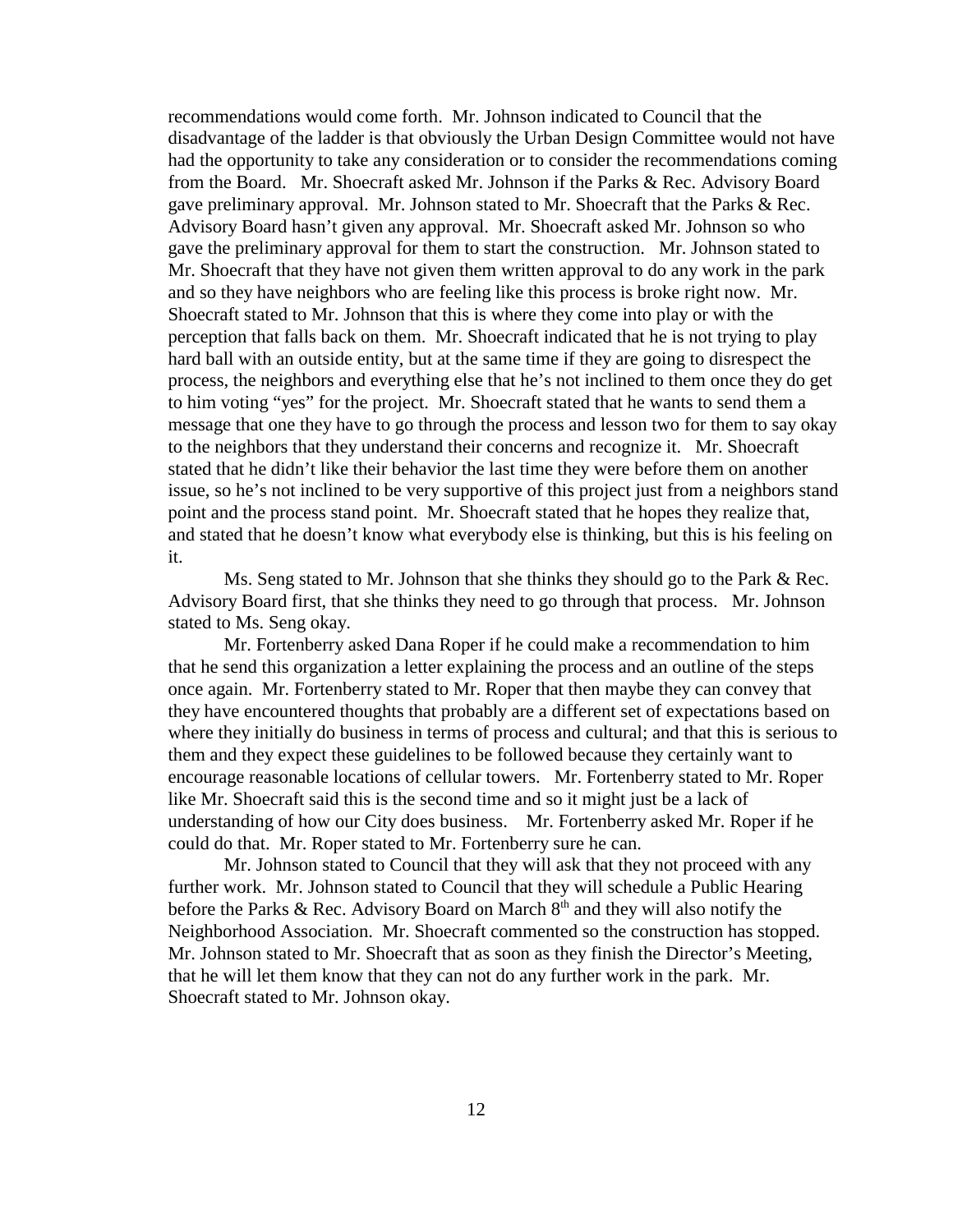Mr. Shoecraft stated to Chief Casady that he keeps getting phone calls and questions regarding the meth issues that are cropping up in Lincoln. Mr. Shoecraft asked Chief Casady if he has any comments about this issue. Chief Casady stated to Mr. Shoecraft that methamphetamines exploded in Lincoln and that this has been going on for about 5 years now. Chief Casady stated to Council that he thinks it was about 2 years ago when he last spoke to them and warned them that this problem was going to do nothing, but get worse and that's pretty much as predicted. Chief Casady stated to Council that they continue to make lots of arrests, they make a huge number of seizures and that they have accounted for almost half of all the Federal indictments in the State of Nebraska on methamphetamine charges. Chief Casady stated to Council the only thing that has changed dramatically here has been the discovery of several labs and they knew that was coming eventually. Chief Casady stated to Council that he is surprised that it took this long for them to start seizing some labs in Lancaster County. Chief Casady stated to Council that they have had four inside the City limits and two outside the City limits, since the first of the year and he thinks that this will probably continue. Chief Casady stated to Council that not many meth labs are discovered in urbanized areas simply because it's pretty difficult to make methamphetamine without stinking up the place and making yourself pretty obvious. That in fact, several of the labs that they have had in Nebraska have been brought to law enforcements attention because people have smelled ether or have smelled anhydrous ammonia. Chief Casady commented to Mr. Shoecraft so nothing really new. Chief Casady indicated that they are doing quite a bit of training and the lab cases that occurred two weeks ago stimulated enough public interest that they received a few more requests for presentations to groups and employers. Chief Casady stated to Mr. Shoecraft that other than this information, there is not much to report. Mr. Shoecraft stated to Chief Casady okay and thanked him.

#### **V. CITY COUNCIL MEMBERS**

### **JONATHAN COOK - NO COMMENTS**

## **ANNETTE McROY - NO COMMENTS**

#### **CINDY JOHNSON - NO COMMENTS**

### **JEFF FORTENBERRY**

Mr. Fortenberry asked Chief Casady what is the status of the change in permitted time of parking on residential streets. Mr. Fortenberry stated to Chief Casady that he didn't understand whether it was actually a proposal that was being forward or if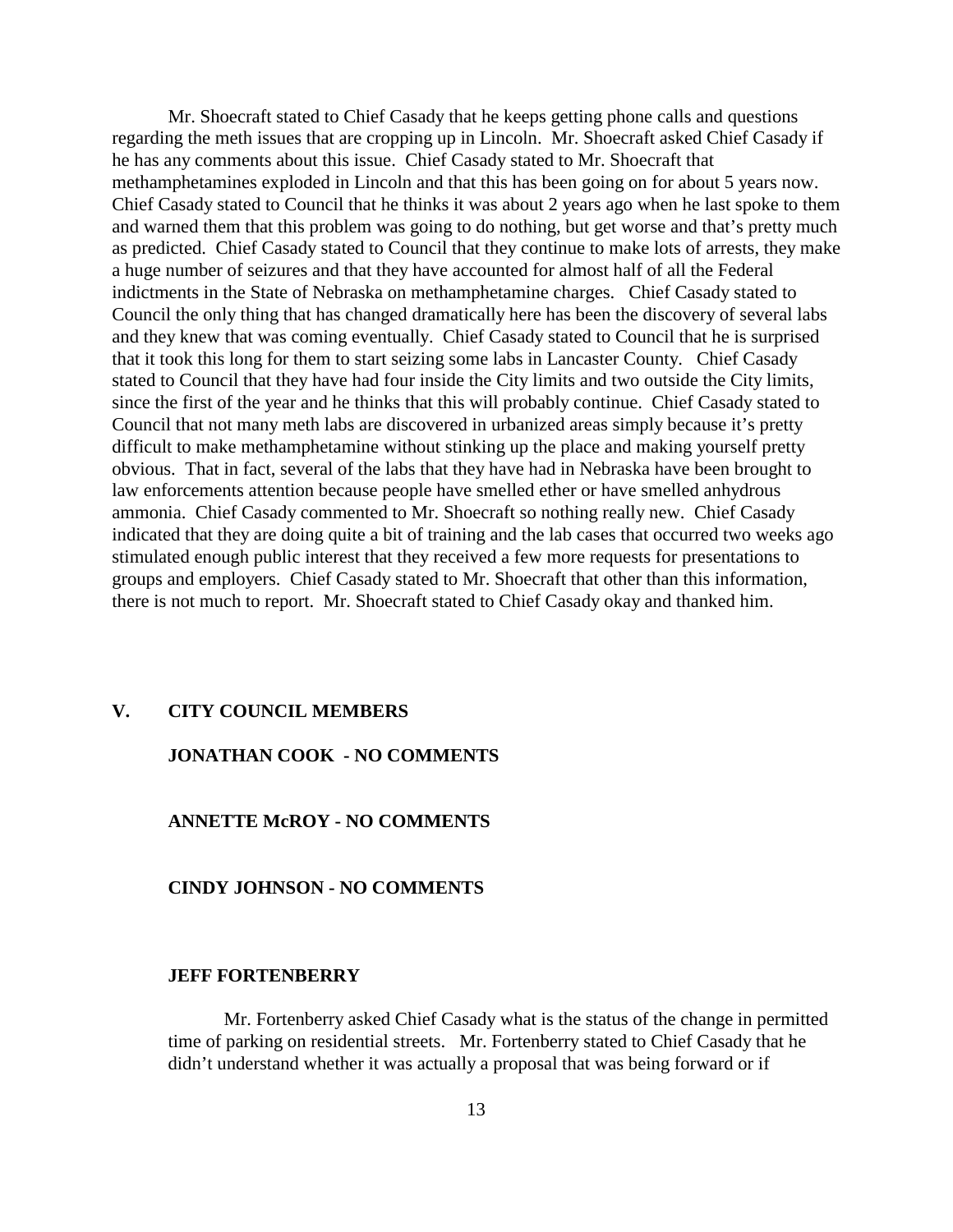somebody suggested it because he has gotten a lot of comments on it. Chief Casady stated to Mr. Fortenberry that they discussed this issue at a Council Meeting about six months ago on whether it would be better to have a 72 hour parking rather than a 24 hour parking. Chief Casady stated to Mr. Fortenberry to the best of his knowledge nothing has been brought forward by anyone, so it remains 24 hours right at the moment.

Ms. Johnson stated to Mr. Fortenberry that she and Ms. McRoy meet with Chief Casady and John McQuinn about this issue. Ms. Johnson indicated to Mr. Fortenberry that they are working on some of it and so she will update him on this issue. Mr. Fortenberry stated to Ms. Johnson okay and thanked her.

[Dana Roper passed a letter out to Council in regards to Irvingdale Park on the cell tower] Mr. Shoecraft asked Dana Roper to explain to them what he just passed out. Mr. Roper stated to Council that this is the letter that Steve Huggenberger had received from Qwest and he thought they might want a copy of the letter, since they are getting calls about this issue. Mr. Cook asked Mr. Roper, if they could get a copy of Steve Huggenberger's letter that he sent back to Qwest. Mr. Roper stated to Mr. Cook that he will get them a copy of Mr. Huggenberger's letter. Mr. Roper stated to Council that they don't know exactly what they have done in the park. Mr. Roper indicated to Council that he thinks Mr. Huggenberger was going to go out and take a look at it. Mr. Shoecraft stated to Mr. Roper okay. Mr. Shoecraft stated that Lynn Johnson is going to follow up on this matter after the Director's Meeting.

#### **COLEEN SENG**

Ms. Seng stated to Council that yesterday afternoon she had the opportunity to hear the 911 dispatch audio tape on the fire that was out at  $41<sup>st</sup> \&$  Huntington and she thinks it really would be great if they all heard the tape. Ms. Seng stated that it was really something to hear what the dispatch people go through and the Fire Department and the Lincoln Police Department was all involved in it. Ms. Seng stated to Council that she talked to the Fire Department about it and she was going to ask Chief Casady if he could have the same person who did the presentation yesterday do it for the rest of the Council members because it is worth it for all of them to hear it and know what they go through at the time of a fire. Ms. Seng stated to Chief Casady that she was hoping that him and Chief Spadt could do a Pre-Council Meeting on it and asked if they could line this up for sometime because it was very good.

Ms. Seng stated that they received a critical letter and she doesn't see it on the Agenda, [The letter was on the Director's Addendum for February  $5<sup>th</sup>$ ] that it came from Doug Beran out on Smoky Hill Road and he was really unhappy about a lot of things. Ms. Seng stated that a lot of it deals with where the finances are coming from and she was wondering if Don Herz and Dana Roper could look at this letter together and respond to it. Ms. Seng stated that it is not a very pleasant letter, that they are really unhappy about a